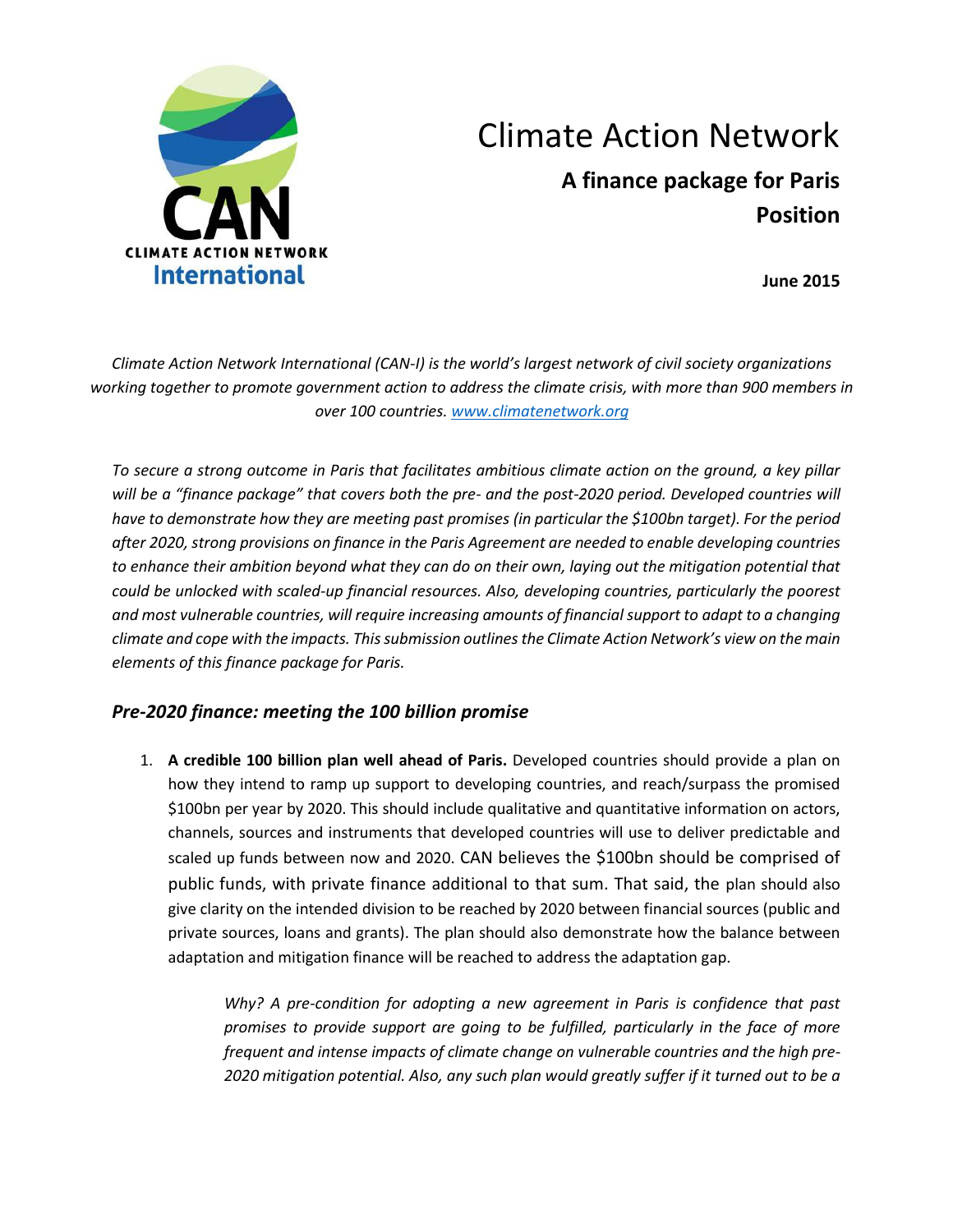*mere accounting exercise, and did not show what additional efforts developed countries will make to increase both direct and mobilised support over the next five years.*

2. **A pledge to significantly increase public finance as part of the 100bn plan.** Well before Paris, developed countries should make a quantified pledge to increase annual finance from public budgets between now and 2020 to support climate action in developing countries. Additional finance for adaptation should be prioritised so that adaptation receives half of overall public finance flows.

> *Why? Public finance is needed to ensure that interventions that remain unattractive for the private sector, especially in lower income countries and in marginalised communities, receive the required support. Public finance can help for example to promote micro, small, and medium scale and off-grid sustainable energy solutions; lower the cost of renewable energy access for the poorest; ensure forest protection; and build capacity in developing countries. Public finance can help ensure that private finance investments are not detrimental to, and benefit, the poorest and most vulnerable.*

> *It is clear that current levels of public finance are far below what is needed, and that adaptation remains under-funded. Predictable public finance for adaptation will be essential for developing countries to deal with the unavoidable impacts of climate change. While developed countries may seek to deploy a range of innovative instruments, channels and actors to meet the target, annual funding from public budgets will have to increase significantly. Meeting the 100bn promise must not become an issue of smart accounting of private investments or over-reliance on high leverage ratios.*

## *Post-2020 climate finance under the Paris Agreement*

3. **Periodically set collective and dedicated targets for the provision and mobilisation of public finance – captured in separate targets for adaptation and mitigation**. The Paris Agreement should stipulate that collective targets for the provision of new and additional public financial support should be set every five years. Separate targets should be set for adaptation and for mitigation. These targets should be informed by support requirements of receiving countries, enabling them to ramp up ambition and enhance action, complement their own efforts, and leverage additional finance. Through a COP decision in Paris, Parties would set the first iteration of these targets, for the 2021-2025 period. The initial targets should be reviewed and adjusted before 2020 based on national assessments of support required (see item 5 below).

> *Why? Such targets are needed to provide predictability on the provision of support from contributing countries so that receiving countries can make sound and sustainable planning decisions. Such targets would also help unlock dormant ambition in the INDCs, where developing countries point to potentials they could exploit with support. The targets*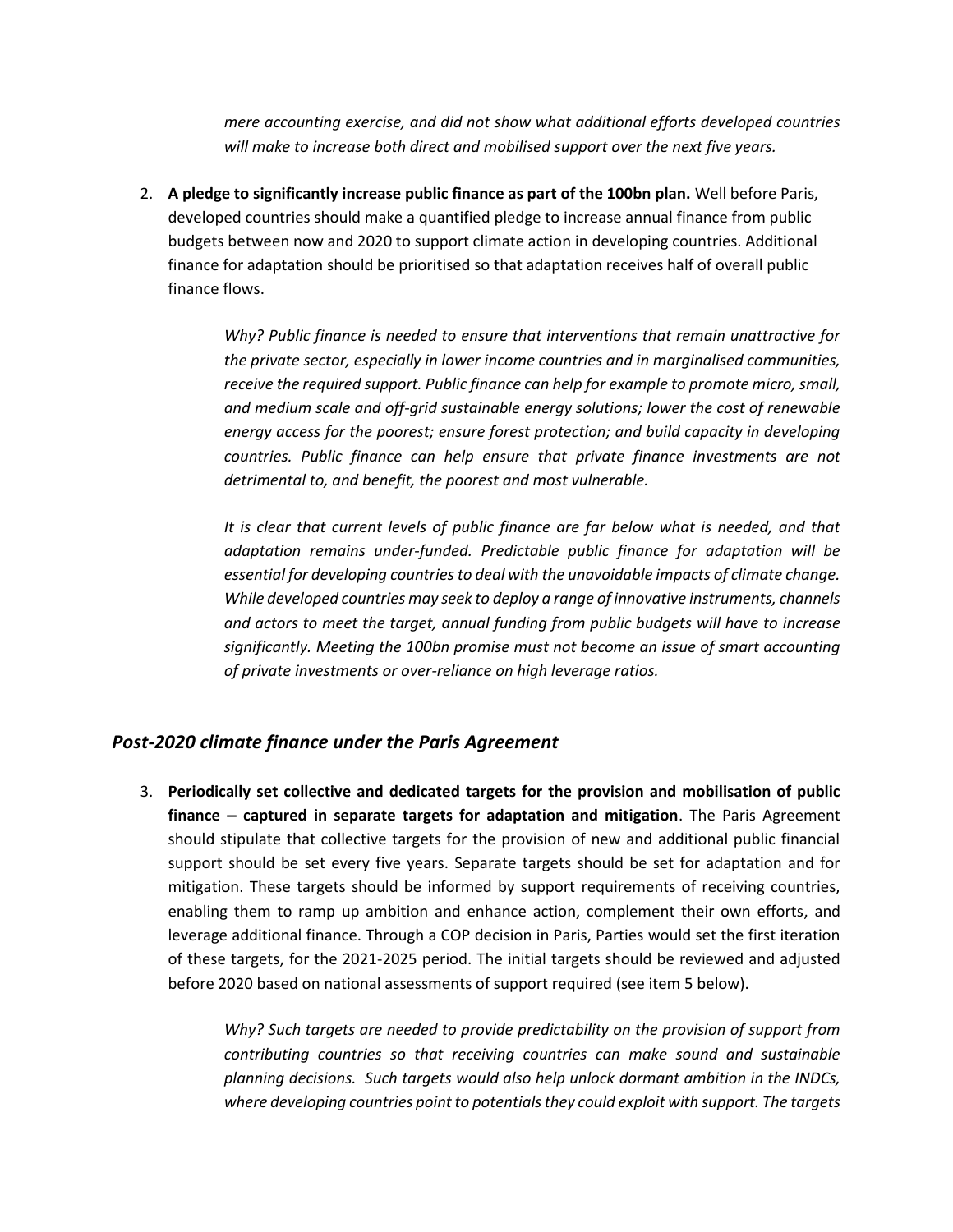*should be targets for public finance (some of which would be used to leverage and mobilise additional finance from private sources for mitigation actions).* 

*It is imperative there is a separate public finance target for adaptation in order to close the gap in the provision of financial support for adaptation and provide more clarity on levels of support to be made available. Public finance for adaptation is essential for the world's poorest countries and communities on the front lines of climate change, who have the least resources to cope and do not tend to live in places or circumstances that attract private investment. Developing community disaster preparedness plans, planting mangroves for protection from storms and rising seas, or developing small-scale irrigation systems, for example, do not generate internal returns and will not attract private sector investment.* 

*The targets would be reviewed, adjusted and renewed in five-year cycles consistent with the overall commitment/contribution periods of the agreement. The Paris Agreement itself would not set quantified targets directly but only establish that targets be set at fiveyear intervals. The numerical targets should be set via COP decisions, possibly linked to other mechanisms to enhance ambition (such as a robust ratchet-up mechanism).*

4. **A commitment by contributing Parties to meeting the targets.** The Paris Agreement should include a commitment by developed countries as well as countries with comparable levels of responsibility and capability and who are in a position to contribute, in light of national circumstances, to meeting the collective targets through the provision of finance. Countries should regularly provide information on levels of support made available and on types, instruments, sources and channels of such support, for the past year, the present year and, indicatively, for the following three years. The information provided should indicate the additionality of the levels of support to existing flows of finance. The commitment should also include that developed countries would provide support that is increasingly additional to resources provided to meet development aid targets.

> *Why? The commitment spelt out here would not give any individual country a specific financial commitment, except the generic commitment that countries will contribute to the targets set at five-year intervals. Countries would, however, be firmly committed to providing information on what is made available, in order to continuously monitor progress made towards the collective targets.*

5. **Establish a process to enable receiving countries to periodically identify support requirements.**  The Paris Agreement should establish a process by which receiving countries would be enabled to iteratively and regularly identify the support they require to enhance action, including through an enhanced NAP process for adaptation or expansion of INDCs. This would also form the basis for regularly setting the collective targets under the Agreement.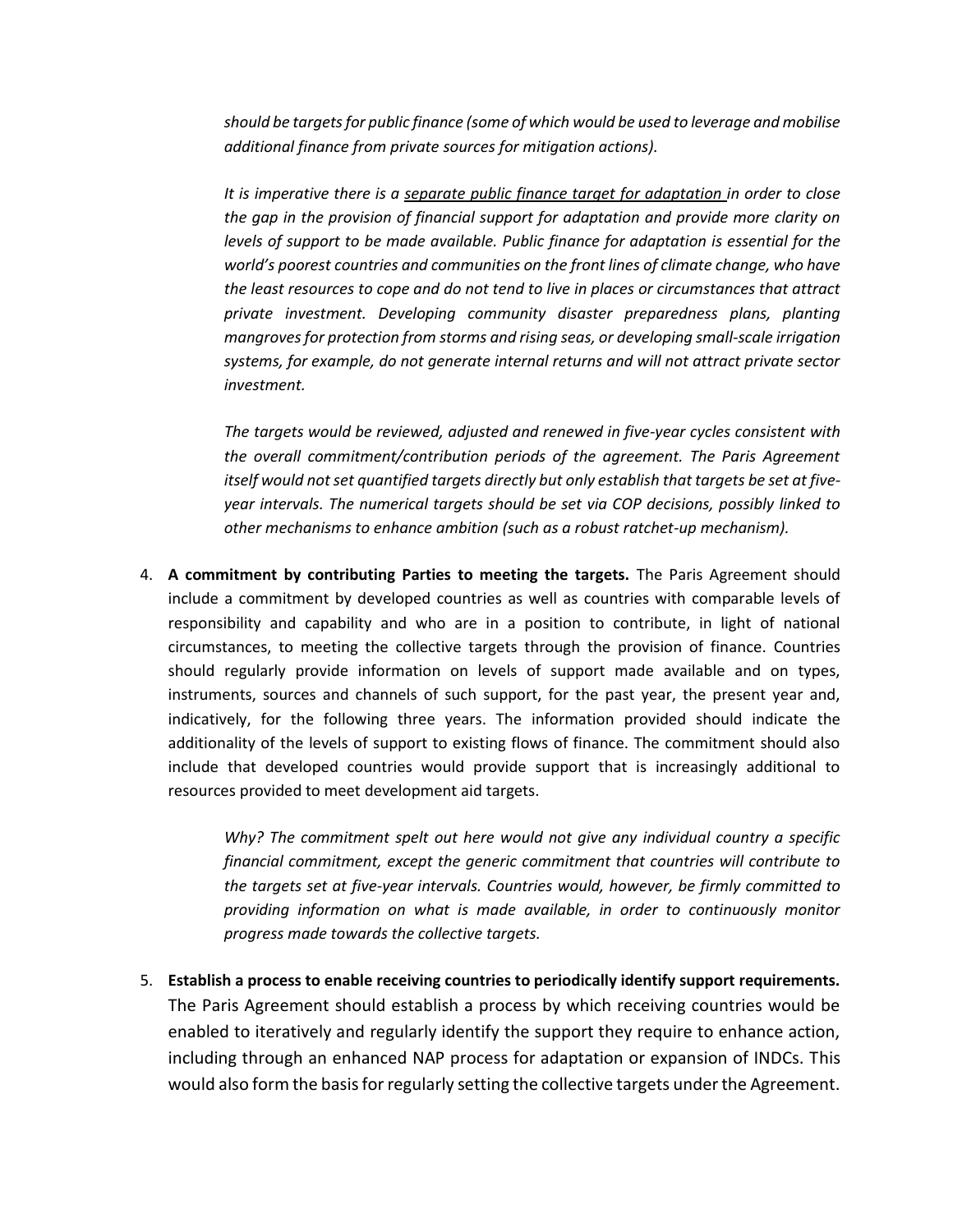*This process would bring support requirements (to enhance action) formally into the UNFCCC process, allowing these assessments to form the basis for the setting of collective targets, and measure progress on the provision and mobilisation of support against support requirements. The process could be linked to (or built on) existing processes such as on NAPs or INDCs.* 

6. **A process to mobilise finance from alternative sources.** The Paris COP should launch a [1 or] 2 year work program to explore innovative sources of finance, with a mandate to report back and make recommendations to the COP at both COP22 and COP23 on how to implement new and innovative sources of finance. Based on this work, the COP could take action, or, where appropriate, call on relevant institutions and bodies to do so, as required for setting up revenue streams from such sources, consistent with the principles of the UNFCCC with regard to revenue generation and distribution.

> *Why? To generate additional public finance to meet the 100 billion promise and future financial commitments under the post-2020 agreement, many options exist and have been analysed in various reports and studies. These options include levies on fossil fuel extraction, revenues from a financial transaction tax, auctioning revenues from carbon market systems such as the EU emissions trading scheme, debt-for-climate swaps, emissions-related levies on international transport, etc. Some options may be enacted by the COP itself, others depend on other bodies, and the COP could call upon those bodies to take action.*

7. **A commitment by all Parties to "shift the trillions".** The Paris Agreement should include a commitment by all Parties to do their part in shifting financial flows towards low-carbon, climateresilient development (smarter infrastructure, renewable energy and energy efficiency) by setting the right policy frameworks such as climate legislation and other policies to incentivise, leverage, mobilise and shift financial flows, and by deploying public finance. The Paris Agreement should also recognise that developing countries with low capabilities will require international public finance to develop the regulatory and policy frameworks.

> *Why? To ensure that we keep warming well below 2°C and keep staying below 1.5°C within reach, financial flows need to become increasingly carbon-neutral and geared towards contributing to developing low-carbon, climate-resilient economies and societies.*  While all countries can do something, developing countries with low capabilities will *continue to require increasing amounts of support also in the post-2020 world, and this should be explicitly recognised in the Paris Agreement.*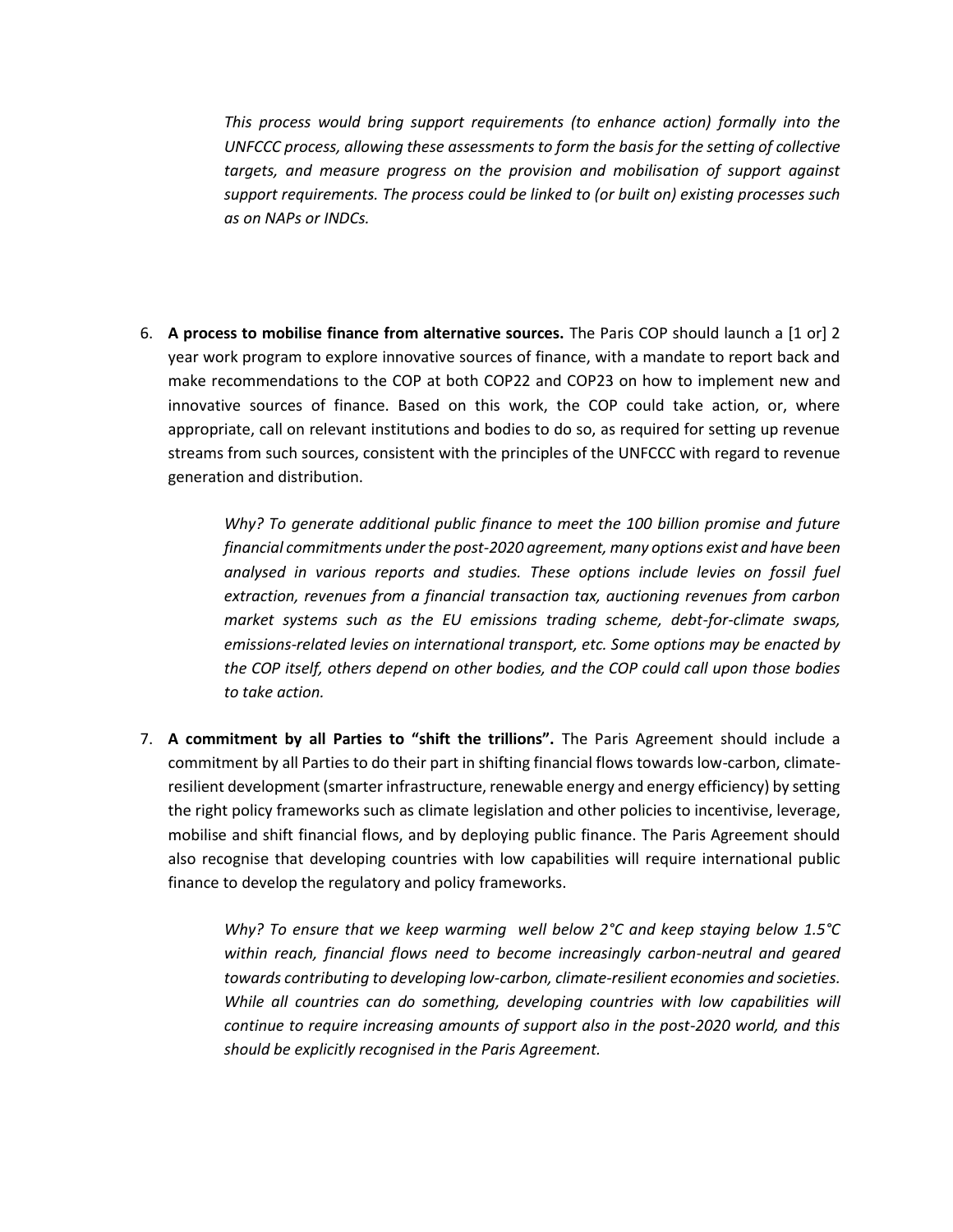## *Fairer and more sustainable climate finance before and after 2020*

8. **A target by contributing Parties to move towards allocating at least 50% of public finance to adaptation.** The Paris outcome should include (through a COP decision) a commitment to gradually improve the balance between mitigation and adaptation when allocating climate finance, aiming to reaching a 50:50 balance by 2020.

> *While it was agreed in Cancún that there should be a balance between mitigation and adaptation, the majority of climate finance is used for mitigation. Especially since private sector finance will mostly go to mitigation, it is imperative that the balance in allocating public finance is improved in order to tackle the imbalance and ensure sufficient support is available for investing in critical sectors, such as food and water security or risk management strategies, that depend on public finance. The GCF has already adopted a 50:50 policy, which should now be extended to all public climate finance.*

9. **A commitment from Parties to shift financing of international public finance institutions away from fossil towards renewable energies**. The COP should call on public finance institutions at national, regional and global level to quickly shift spending away from fossil fuels to renewable energies. This should include MDBs, national development agencies and export credit agencies. It should include all forms of financing, such as direct financing, export credit insurance and fossil fuel subsidies. It should also direct the Green Climate Fund to ensure no support is given to fossil fuel and other unsustainable energy options. The COP should hold an annual assessment on progress made on this issue.

> *Why? Public finance plays an important role in providing signals to private finance and hence should phase out finance for fossil fuels based energy as soon as possible.* I*t's important that these commitments be enshrined in the Paris Agreement but applicable well before 2020.*

10. **An agreement to only count climate-specific finance towards meeting UNFCCC commitments.**  The Paris outcome should include an agreement that, when reporting financial support towards meeting UNFCCC commitments, only finance that has climate action as its principal objective (corresponding to the OECD DAC Rio Marker 2) should be counted.

> *Why? Without this principle, there is a high risk of losing credibility, and of future finance targets being largely met by simply mainstreaming climate change into development spending. Doing that is crucial, but meeting finance commitments largely through a generous accounting method of financial flows that often have only very limited climate components would drastically reduce the amount of dedicated climate finance available for projects such as building a seawall or relocating displaced communities in a coastal village. This would severely limit the extent to which international climate finance*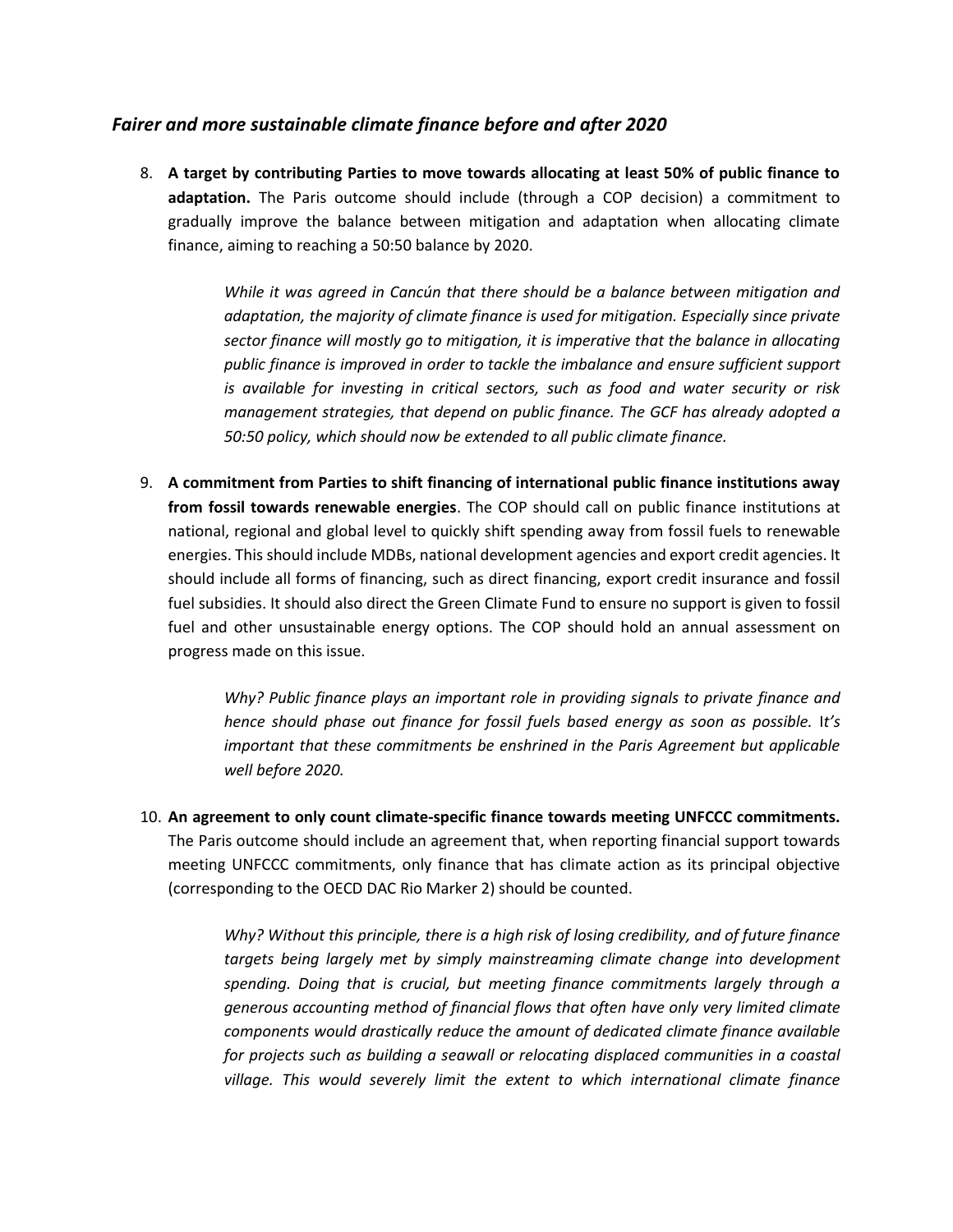*contributes towards meeting the huge additional costs developing countries now face to even stand still.*

11. **A commitment from finance institutions and Parties to abide by strong social, gender, environmental and climate safeguards.** The Paris COP should include a commitment from financing institutions and Parties to apply the do-no-harm principle, which stipulates that international development interventions or activities should not cause unacceptable harm to communities or ecosystems. The Paris Agreement should also abide by all international human right laws, and support the full integration of Environmental, Social and Governance (ESG) practices into financial reporting. The Paris COP should also ensure all climate finance is gendersensitive. Finally, the Paris COP should decide on an exclusion list applicable to all operating entities of the financial mechanism, to ensure that climate finance does not cause environmental degradation or fund projects that are harmful for local communities, violate human rights or are counterproductive to climate ambition.

> *Why? Currently, a share of climate finance is spent on projects with limited impact on climate change action but high social and environmental costs. For example: coal projects that do not effectively tackle climate change and create health problems for the people, or big dams that are a threat to biodiversity and unfairly displace communities. The Paris COP should signal a complete shift away from such projects and ensure that action on the ground has the most positive impacts without compromising social and environmental standards.*

> *Therefore, climate finance should abide by the do-no-harm principle. Accountability of climate flows is key to establishing a high level of environmental and social integrity of climate actions and upholding the Cancun agreement that "Parties should, in all climate change-related actions, fully respect human rights."*

> *Since climate finance is not gender-neutral but has differentiated impacts on men and women and their respective ability to adapt to, or contribute to the mitigation of, climate change (as underlined by the IPCC 5th Assessment), climate finance provision must be gender-sensitive.*

> *Overall, climate finance should support countries' right to development by funding lowcarbon and climate-resilient development strategies with multiple benefits in line with recipient countries' funding priorities, and be country-owned in order to maximise climate finance effectiveness.*

12. **An agreement to improve reporting and transparency on financial flows.** The Paris outcome should include an agreement to improve the reporting and transparency of climate finance flows, building on existing processes but tightening up reporting guidelines to address flaws and inconsistencies, and in particular enlarge it to all kinds of financing institutions.